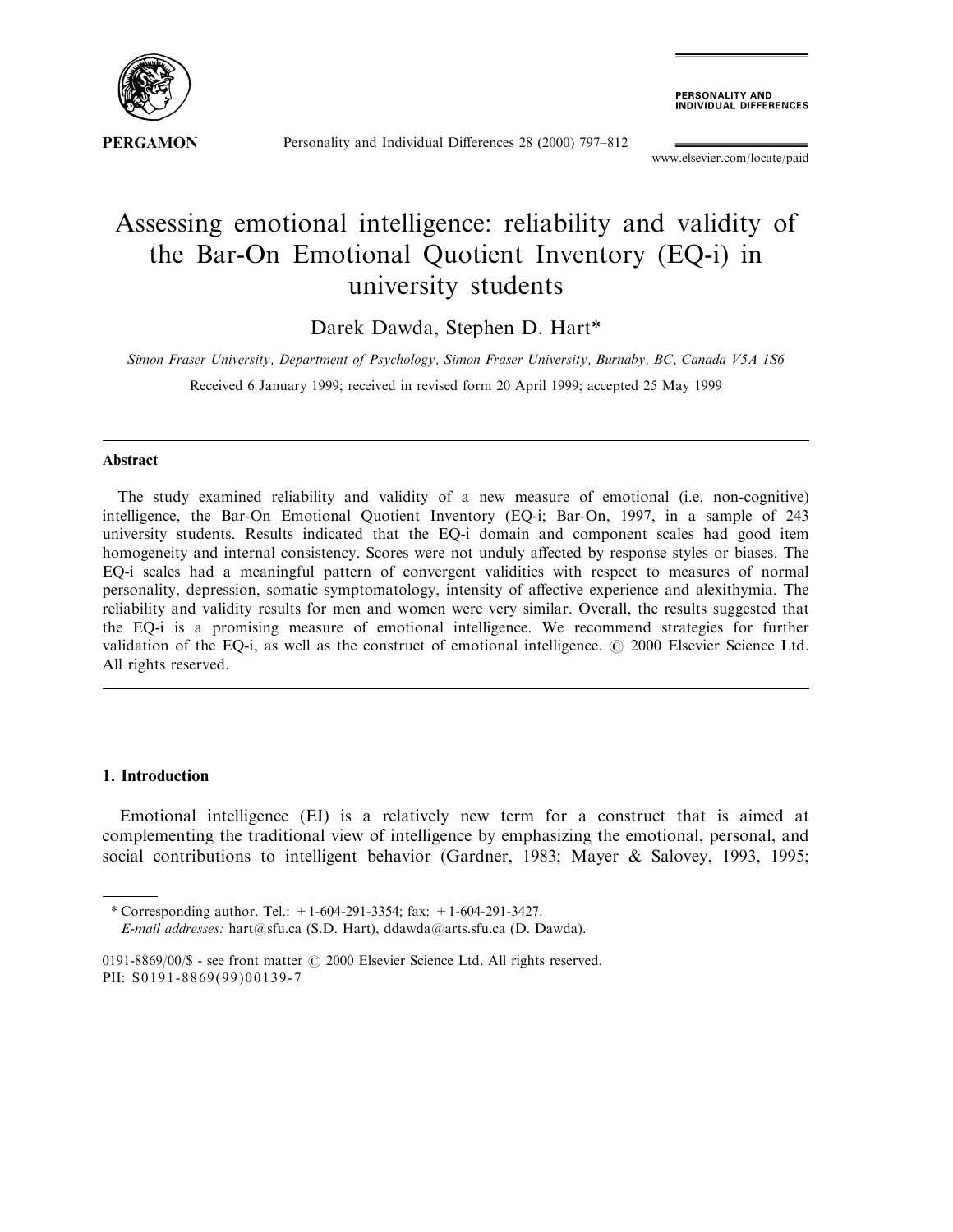Wechsler, 1940, 1943, 1958). Recently, the concept was popularized by Goleman (Goleman, 1995) and researchers undertook efforts to develop self-report measures of emotional intelligence (Bar-On, 1997; Schutte, Malouff, Hall, Haggery  $& Cooper, 1998$ ). One of the most active researchers in the area is Bar-On, whose work culminated in the publication of the Emotional Quotient Inventory (EQ-i; Bar-On, 1997).

The EQ-i is a 133-item self-report inventory. Items are declarative statements phrased in the first-person singular. Respondents are asked to indicate the degree to which the statement accurately describes them on a 5-point scale  $(1 = not true of me, 5 = true of me)$ . Items are

Table 1 EQ-i composite scales and subscales<sup>a</sup>

| Composite/subscale                               | Description of subscale: ability to                                                                                                                |
|--------------------------------------------------|----------------------------------------------------------------------------------------------------------------------------------------------------|
| EQ-i total (TOTAL)<br>Intrapersonal (INTRA)      |                                                                                                                                                    |
| Emotional self-<br>awareness (ES)                | Recognize and understand one's feelings                                                                                                            |
| Assertiveness (AS)<br>Self-regard (SR)           | Express feelings, beliefs and thoughts and defend one's rights in a non-destructive manner<br>Be aware of, understand, accept, and respect oneself |
| Self-actualization (SA)                          | Realize one's potential capacities                                                                                                                 |
| Independence (IN)                                | Be self-directed and self-controlled in one's thinking and actions and to be free of<br>emotional dependency                                       |
| Interpersonal (INTER)                            |                                                                                                                                                    |
| Empathy (EM)                                     | Be aware of, to understand, and to appreciate the feelings of others                                                                               |
| Interpersonal                                    | Establish and maintain mutually satisfying relationships that are characterized by                                                                 |
| relationship (IR)                                | emotional closeness and by giving and receiving affection                                                                                          |
| Social responsibility                            | Demonstrate oneself as a cooperative, contributing, and constructive member of one's                                                               |
| (SR)                                             | social group                                                                                                                                       |
| Adaptation (ADAPT)                               |                                                                                                                                                    |
| Problem solving (PS)                             | Identify and define problems as well as to generate and implement potentially effective<br>solutions                                               |
| Reality testing (RT)                             | Assess the correspondence between what is subjectively experienced and what objectively<br>exist                                                   |
| Flexibility (FL)<br>Stress management<br>(STRES) | Adjust one's emotions, thoughts, and behavior to changing situations and conditions                                                                |
| Stress tolerance (ST)                            | Withstand adverse events and stressful situations without 'falling apart' by actively and<br>positively coping with stress                         |
| Impulse control (IC)<br>General mood<br>(MOOD)   | Resist or delay an impulse, drive, or temptation to act                                                                                            |
| Happiness (HA)                                   | Feel satisfied with one's life, to enjoy oneself and others, and to have fun                                                                       |
| Optimism (OP)                                    | Look at the brighter side of life and to maintain a positive attitude, even in the face of<br>adversity                                            |

<sup>a</sup> Subscale descriptions are based on Bar-On (Bar-On, 1997; pp. 44 $-47$ ).